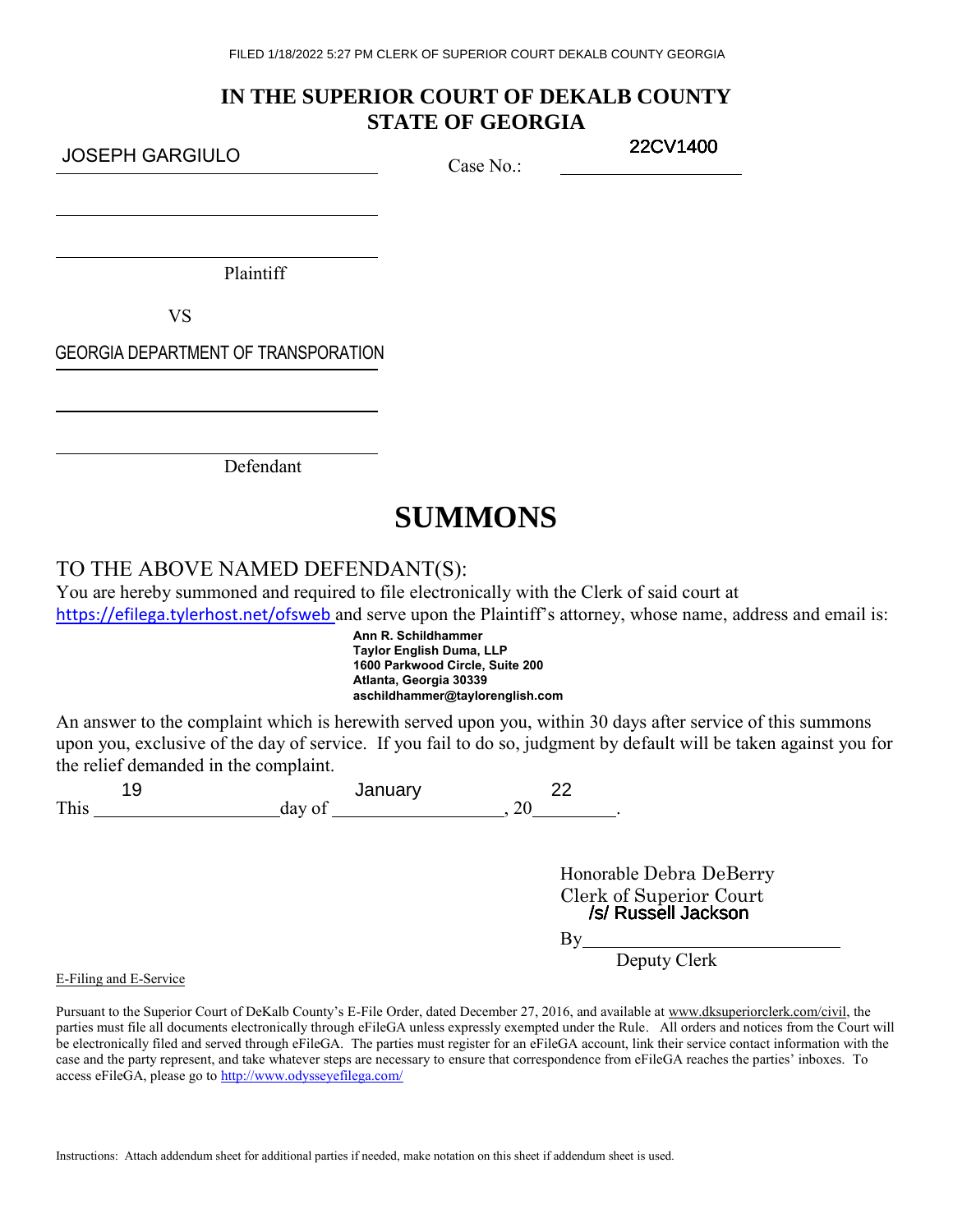# **IN THE SUPERIOR COURT OF DEKALB COUNTY STATE OF GEORGIA**

| JOSEPH GARGIULO,             |                          |
|------------------------------|--------------------------|
| Plaintiff,                   |                          |
| VS.                          | CIVIL ACTION<br>22CV1400 |
| <b>GEORGIA DEPARTMENT OF</b> | FILE NO.                 |
| TRANSPORTATION,              |                          |
| Defendant.                   |                          |

# **COMPLAINT**

Plaintiff Joseph Gargiulo ("Plaintiff") hereby files this Complaint against the Georgia Department of Transportation (hereinafter, "Defendant" and/or "GDOT"), showing the Court as follows:

## **PARTIES**

1. Plaintiff owns real property located within the City of Avondale Estates, DeKalb County, Georgia.

2. Specifically, Plaintiff is the fee simple owner of property located at 2711 East College Avenue, 2741 East College Avenue, and 2774 East College Avenue, all of which are in the City of Avondale Estates, DeKalb County, Georgia 30030 (all such properties are hereinafter collectively referred to as the "Property").

3. Defendant GDOT is the organization in charge of developing and maintaining all state and federal roadways in the state of Georgia. Defendant GDOT may be served through its Commissioner, Russell R. McMurry, at his usual office address located at One Georgia Center, 600 West Peachtree N.W., Atlanta, Georgia 30308 and/or by serving Wade Damron, Director of the Risk Management Division of the Georgia Department of Administrative Services, at his usual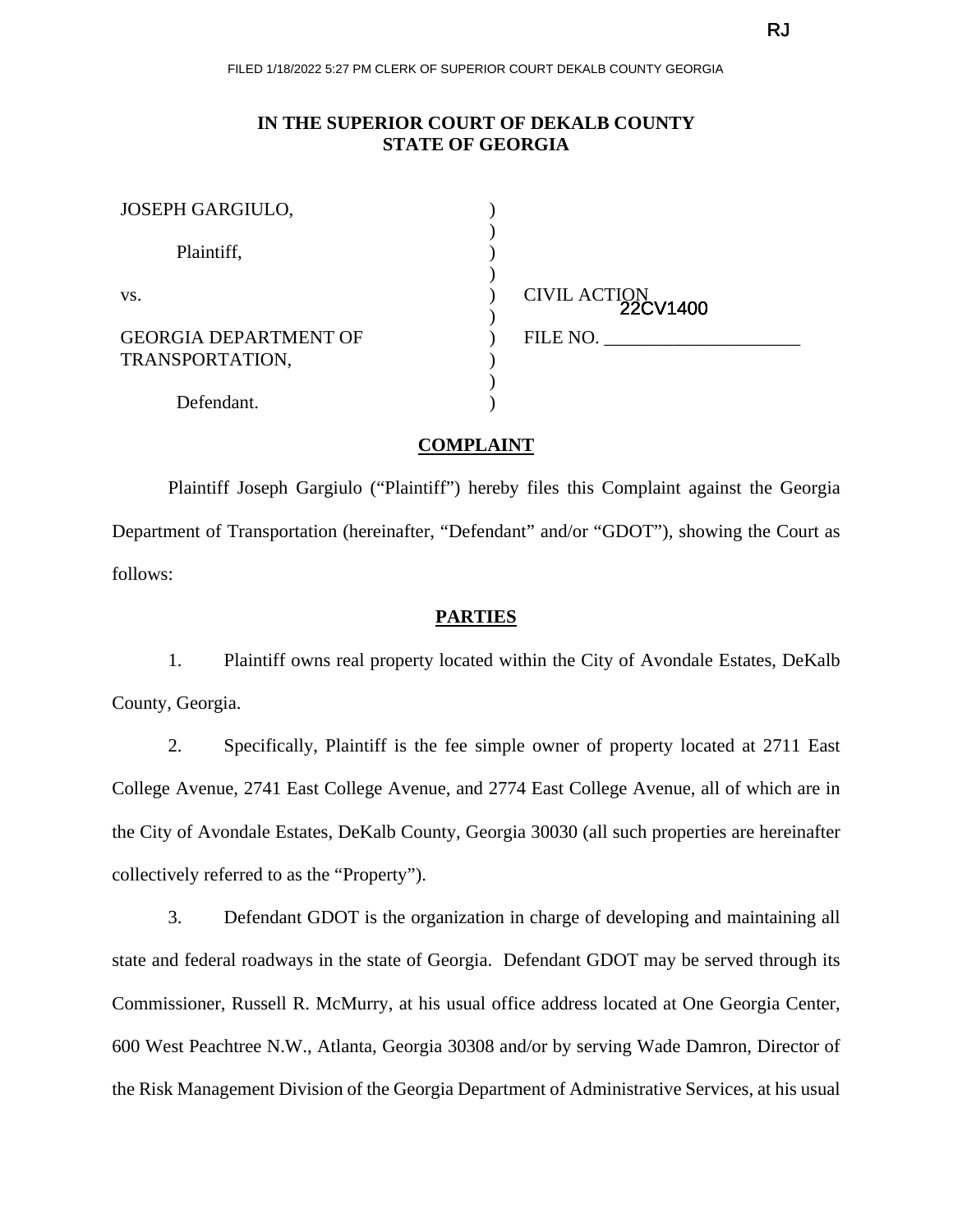office address located at Georgia Department of Administrative Services, Suite 1220, West Tower, 200 Piedmont Avenue, S.W., Atlanta, Georgia 30334-9010.

#### **JURISDICTION AND VENUE**

4. This Court has jurisdiction over Defendant GDOT because, *inter alia*, GDOT transacts business in DeKalb County, Georgia, has entered into contracts in DeKalb County, Georgia, and/or has taken or is taking action that has/will cause damages to real property located in DeKalb County, Georgia.

5. Venue is proper in this Court because the acts/omissions alleged in this Complaint either occurred or are occurring in DeKalb County, Georgia.

#### **FACTS**

6. The City of Avondale Estates (the "City of Avondale") initiated a plan (the "Plan") in 2014 to reduce/shrink U.S. Highway 278, the five-lane highway that currently serves as the main thoroughfare connecting multiple cities throughout DeKalb County (including Stone Mountain, Avondale Estates, Decatur, East Lake, Druid Hills, and Scottdale) to the City of Atlanta.

7. U.S. Highway 278 is a part of the United States Numbered Highway System, a nationwide grid of federally recognized highways.

8. The purpose of the United States Numbered Highway System is to facilitate travel on the main interstate lines, over the shortest routes and the best roads.

9. U.S. Highway 278 is recognized by the Department of Transportation as a Highway. It is not recognized as a By-Pass, Relief Route, or Alternate Route.

10. U.S. Highway 278 is concurrently recognized by the by the State of Georgia as State Route 10. The State of Georgia does not recognize the State Route as a By-Pass, Relief Route, or Alternate Route.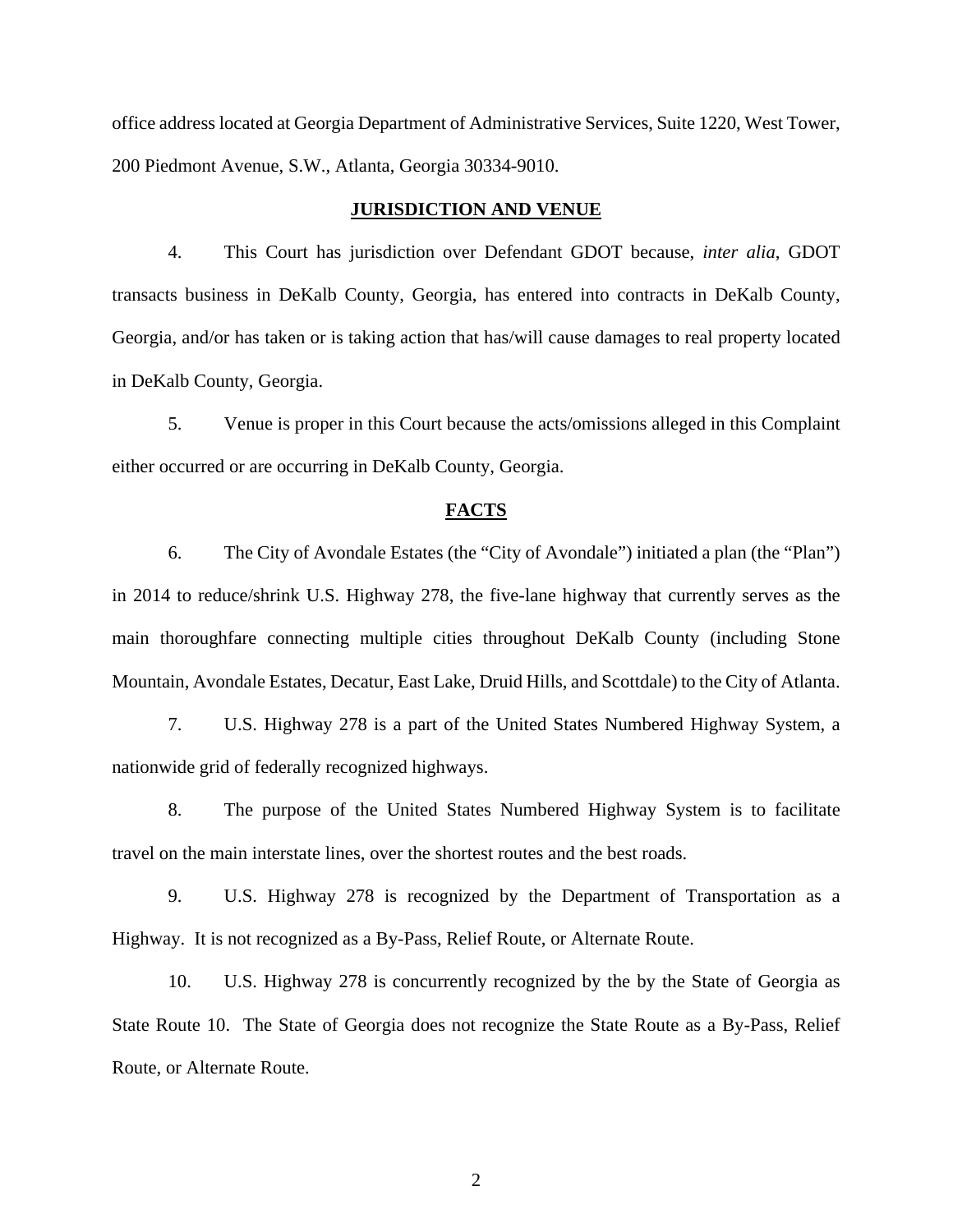11. The Plan calls for the reduction of U.S. Highway 278 from 5 lanes to 3 lanes in the area between the cross-roads known as Sams Crossing and Ashton Place (the "Road Diet Project").

12. Defendant GDOT initially rejected the plans submitted by the City of Avondale for the Road Diet Project because the City of Avondale's traffic studies were not feasible and, upon information and belief, in anticipation of the resulting economic damages that would unquestionably flow to property owners and businesses as a result of the Road Diet Project including, in relevant part, Joseph Gargiulo (Plaintiff in this action).

13. Upon information and belief, Defendant GDOT has now approved the City of Avondale's Road Diet Project, to commence at North Avondale Road, which will reduce U.S. Highway 278 from 5 lanes to just 3 along the corridor where U.S. Highway 278 passes through the main part of the City of Avondale (from North Clarendon Avenue through Sams Crossing).

14. The City of Avondale already maintains/utilizes South Avondale Road, a two-way street that runs parallel with U.S. Highway 278. South Avondale Road connects the center of Avondale Estates to the Western Gateway of Avondale Estates, running exactly parallel with the Plan.

15. Upon information and belief, the City of Avondale intends to *donate* four sections of city right-of-way property to Defendant GDOT in order to effectuate and complete the Road Diet Project.

16. Upon information and belief, Defendant GDOT intends to exercise its power of eminent domain to effectuate and complete the Road Diet Project, contending that taking and/or otherwise adversely affecting private property located in the City of Avondale, as intended by the Road Diet Project, is in the best interest and good of the public.

17. The Road Diet Project will require Defendant GDOT to exercise its power of eminent domain over portions of Plaintiff's Property.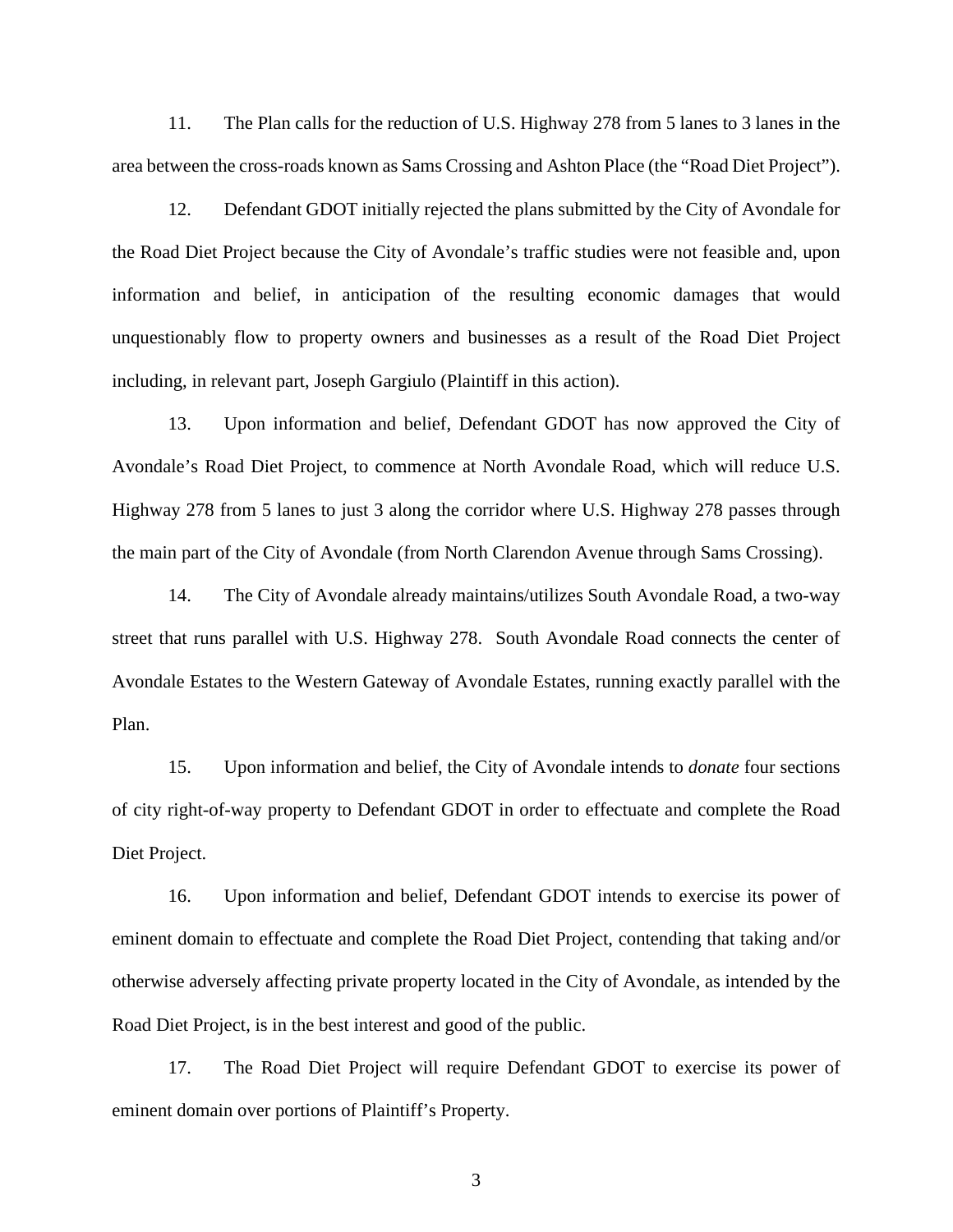18. The City of Avondale and Defendant GDOT contend that the Road Diet Project will benefit the City, DeKalb County, and its citizens; however, the benefits proffered by the Road Diet Project either already exist or do not outweigh the damage that will be caused to private property owners, including Plaintiff, and/or the safety of the public generally.

19. The Road Diet Project will result in fewer curb-cuts on U.S. Highway 278, such that there will be fewer opportunities for vehicles to safely turn off of U.S. Highway 278 to access residential and commercial parking lots/spaces where homes and businesses are located.

20. The Road Diet Project will result in additional medians that will further restrict access to homes and local businesses and also challenge safe entry to same from either side of U.S. Highway 278.

21. The Road Diet Project will cause substantial harm to the property values of the residences and businesses located along U.S. Highway 278.

22. The Road Diet Project will deter persons from patronizing businesses along U.S. Highway 278 as they will not have direct safe access to such businesses once the Road Diet Project is complete.

23. The Road Diet Project will decrease the lanes of traffic on U.S. Highway 278 by forty percent (40%), despite the fact that the City of Avondale's population continues to grow, both residentially and commercially.

24. The Road Diet Project will eliminate the existing turn lane on U.S. Highway 278, despite the fact that statistics demonstrate that roads with a turn lane are safer for the public.

25. The Road Diet Project will expand the width of the sidewalks along U.S. Highway 278 from 3-8 feet to 10 feet; however, the 3-8 feet wide existing sidewalks along U.S. Highway 278 are more than adequate to continue to safely handle all pedestrian foot traffic.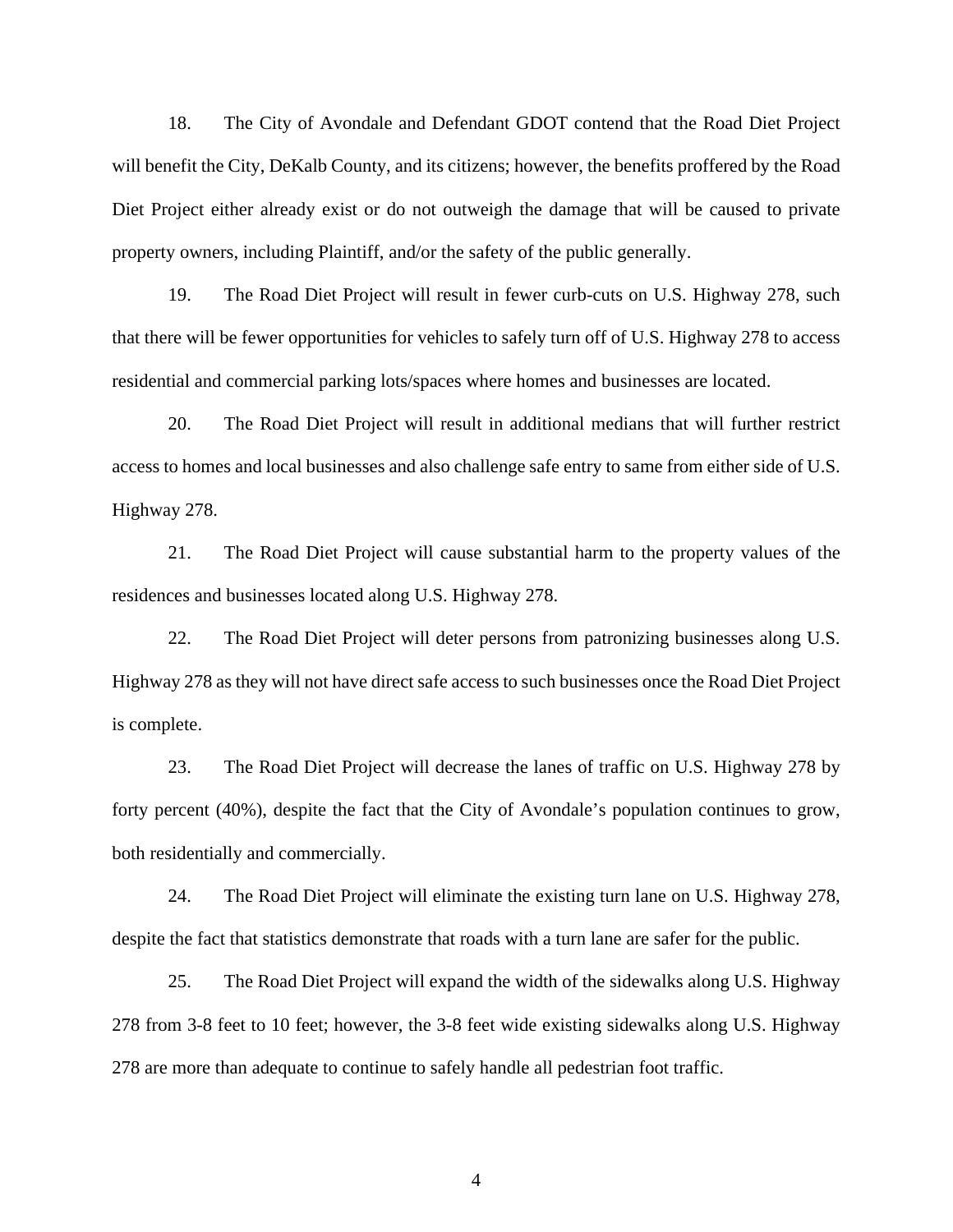26. The City of Avondale's plans expressly provide that the Road Diet Project will increase emergency response times by 20 to 50% for police, fire, and other critical first responders – this is a detriment to public safety, not a benefit.

27. The Road Diet Project will deter *through traffic* access to Memorial Drive which is an important transportation and business artery for the economic health of the residences and businesses located on and near U.S. Highway 278.

28. The Road Diet Project will decrease the number of curb-cuts on East College Avenue, another primary transportation artery for businesses and residences in the City of Avondale.

29. The Road Diet Project will reduce the curb-cuts serving Plaintiff's Property from 4 to only 1.

30. In order to utilize its power of eminent domain, Defendant GDOT must demonstrate that the intended taking of private property as contemplated by the Road Diet Project serves a public purpose or is a public necessity.

31. In order to utilize its power of eminent domain, Defendant GDOT must demonstrate that the intended taking of Plaintiff's Property as contemplated by the Road Diet Project serves a public purpose of is a public necessity.

32. Any benefit arising from "economic development" does not constitute a public use under Georgia law.

33. The Road Diet Project will not serve any legitimate public purpose.

34. The Road Diet Project is not a public necessity.

35. The Road Diet Project will cause irreparable harm to Plaintiff and various other individuals and entities who/that reside or operate businesses along U.S. Highway 278.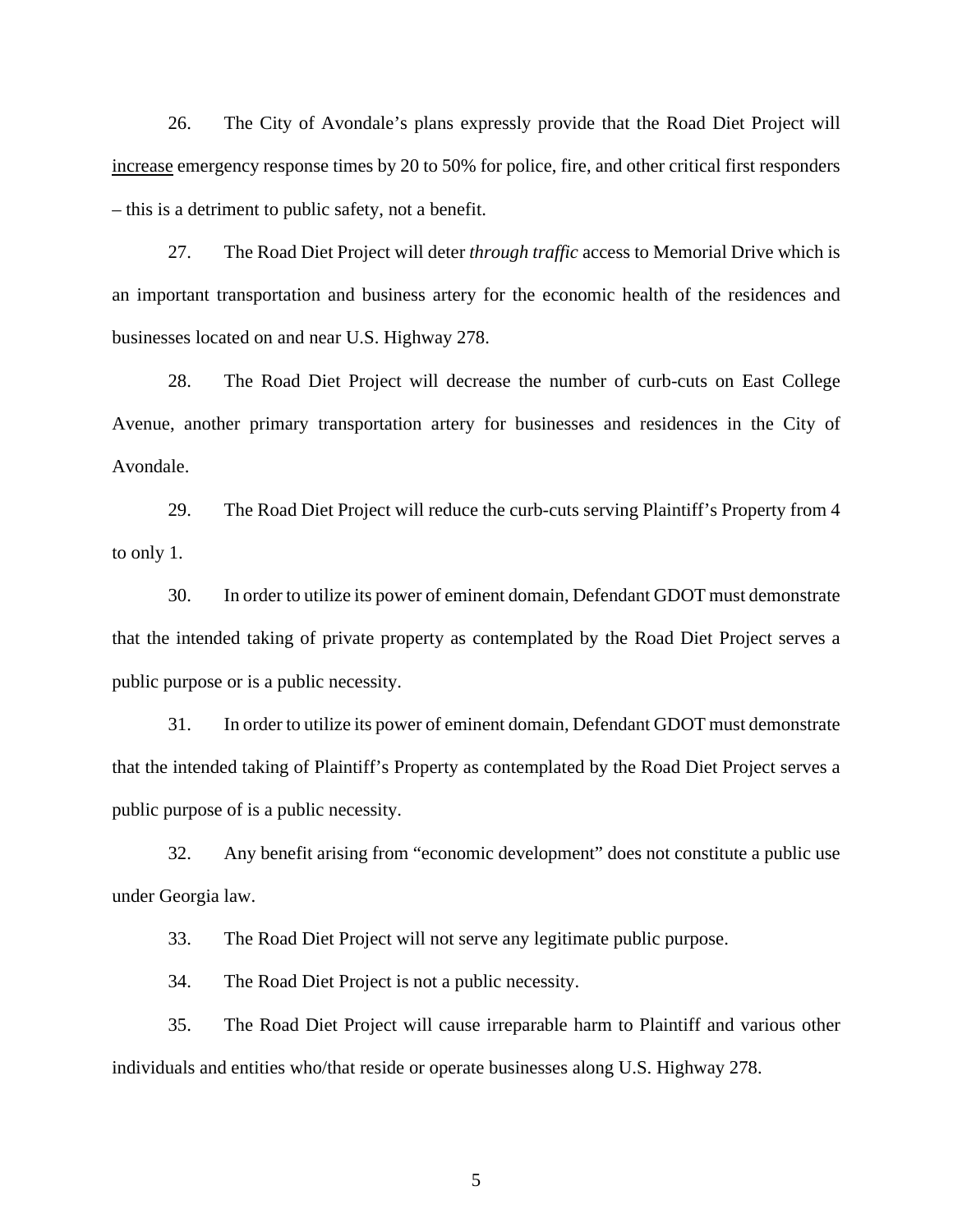36. The Road Diet Project will increase traffic, eliminate and/or limit safe access from U.S. Highway 278 to various and numerous residences and/or businesses, and impair the ability of first responders to meet the ongoing needs of the citizens of the City of Avondale and DeKalb County quickly and safely, including Plaintiff.

# **CAUSES OF ACTION**

## **COUNT I DECLARATORY JUDGMENT**

37. Plaintiff incorporates by reference each of the foregoing paragraphs as if fully set forth herein.

38. This is a claim for declaratory relief as authorized by O.C.G.A. § 9-4-1 *et seq*.

39. An actual controversy exists between Plaintiff and Defendant GDOT with respect to the Road Diet Project, including, but not limited to, whether Defendant can demonstrate a public purpose or a public necessity as a required pre-requisite for the exercise of Defendant's power of eminent domain as contemplated by the Road Diet Project, generally.

40. An actual controversy exists between Plaintiff and Defendant GDOT as to whether Defendant can demonstrate a public purpose or a public necessity so as to enable a lawful taking of certain portions of Plaintiff's Property as contemplated by the Road Diet Project.

41. Plaintiff is entitled to declaratory relief with respect to this issue, including, but not limited to, a declaration that the Road Diet Project will not serve a public purpose or does not constitute a public necessity.

42. Plaintiff is entitled to a declaration that the harm to Plaintiff and similarly situated homeowners and businesses will outweigh any purported benefit of the Road Diet Project.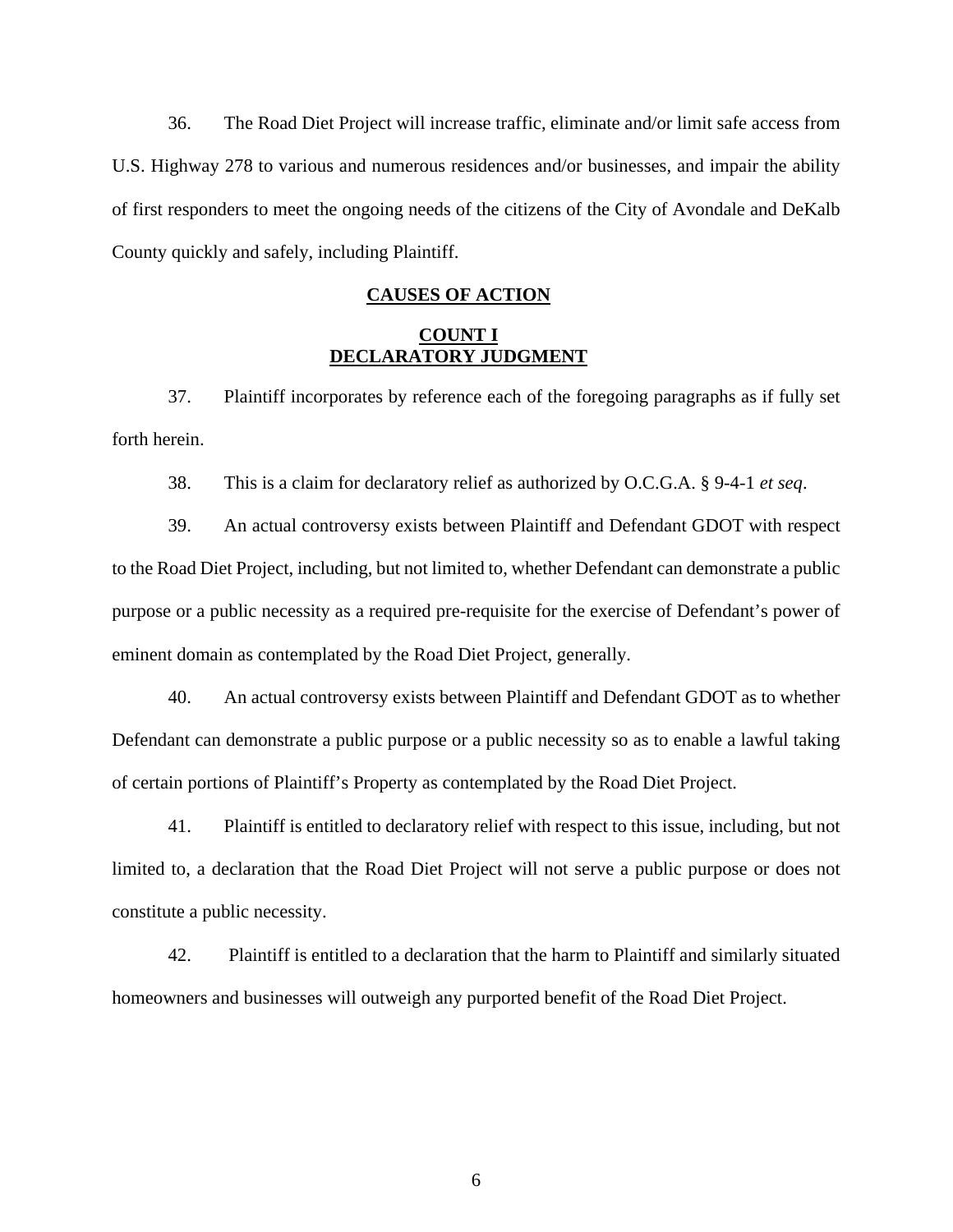43. Plaintiff is entitled to a declaration that since no public purpose or public necessity exists to allow the exercise of eminent domain as contemplated by the Road Diet Project, there exists no legal basis for the intended taking of certain portions of Plaintiff's Property.

44. Commencing and completing the Road Diet Project will result in economic waste and unlawful damage to private property in the City of Avondale, including to Plaintiff's Property, in violation of the Georgia Constitution and other Georgia law, and Plaintiff is entitled to a declaration by this Court to that effect.

### **COUNT II INJUNCTIVE RELIEF**

45. Plaintiff incorporates by reference each of the foregoing paragraphs as if fully set forth herein.

46. Consistent with the declaratory relief sought in Count I, Plaintiff is entitled to injunctive relief enjoining Defendant GDOT from exercising its power of eminent domain to take any portion of Plaintiff's Property as contemplated by the Road Diet Project.

47. Plaintiff is also entitled to interlocutory and permanent injunctive relief barring Defendant GDOT from interfering with any of Plaintiff's property rights, including, but not limited to, the taking of any portion of Plaintiff's Property, and/or interfering with customer and/or invitee access to, and use of, Plaintiff's Property whether via the existing curb-cuts, parking spaces, associated access to U.S. 278, or otherwise.

# **COUNT III RECOVERY OF ATTORNEYS' FEES AND EXPENSES**

48. Plaintiff incorporates by reference each of the foregoing paragraphs as if fully set forth herein.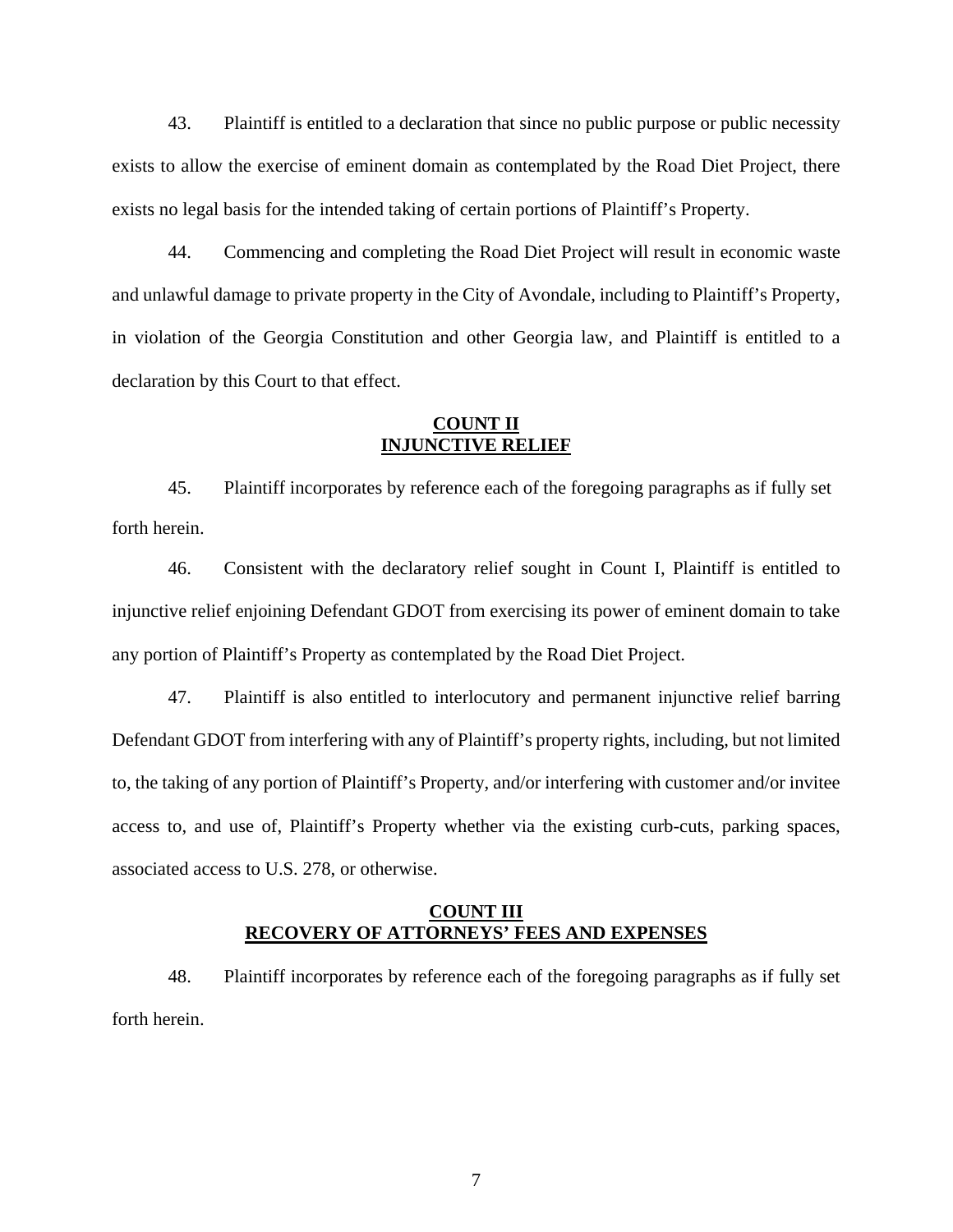49. Plaintiff is entitled to recover his costs of litigation, including attorney's fees, pursuant to O.C.G.A. § 13-6-11, because Defendant has acted in bad faith, has been stubbornly litigious, and has caused Plaintiff unnecessary trouble and expense.

**WHEREFORE**, Plaintiff respectfully requests that he be awarded the following relief:

(a) A declaratory judgment in favor of Plaintiff holding that the Road Diet Project is unlawful and improper as it does not serve an adequate public purpose and/or constitute a public necessity;

(b) A declaratory judgment in favor of Plaintiff denying that Defendant GDOT has any right to take any portion of Plaintiff's Property whether under the power of eminent domain or otherwise;

(c) Interlocutory and permanent injunctive relief (as appropriate) to protect and preserve Plaintiff's rights in and to his Property, including, but not limited to, enjoining Defendant GDOT from taking any portion of Plaintiff's Property, and/or interfering with customer and/or invitee access to, and use of, Plaintiff's Property whether via the existing curb-cuts, parking spaces, associated access to U.S. 278, or otherwise;

(d) A recovery from Defendant of the reasonable and necessary attorneys' fees and expenses incurred in connection with this action, as provided by O.C.G.A. § 13-6-11 and/or other applicable law; and

(e) that Plaintiff be awarded any other relief to which he may be entitled.

Respectfully submitted this 18<sup>th</sup> day of January, 2022.

1600 Parkwood Circle, Suite 200 Atlanta, Georgia 30339 (770) 434-6868 (telephone) (770) 434-7376 (facsimile)

# **TAYLOR ENGLISH DUMA LLP**

/s/ Ann R. Schildhammer Ann R. Schildhammer Georgia Bar No. 600290 aschildhammer@taylorenglish.com Joseph C. Sullivan Georgia Bar No. 153098 jsullivan@taylorenglish.com